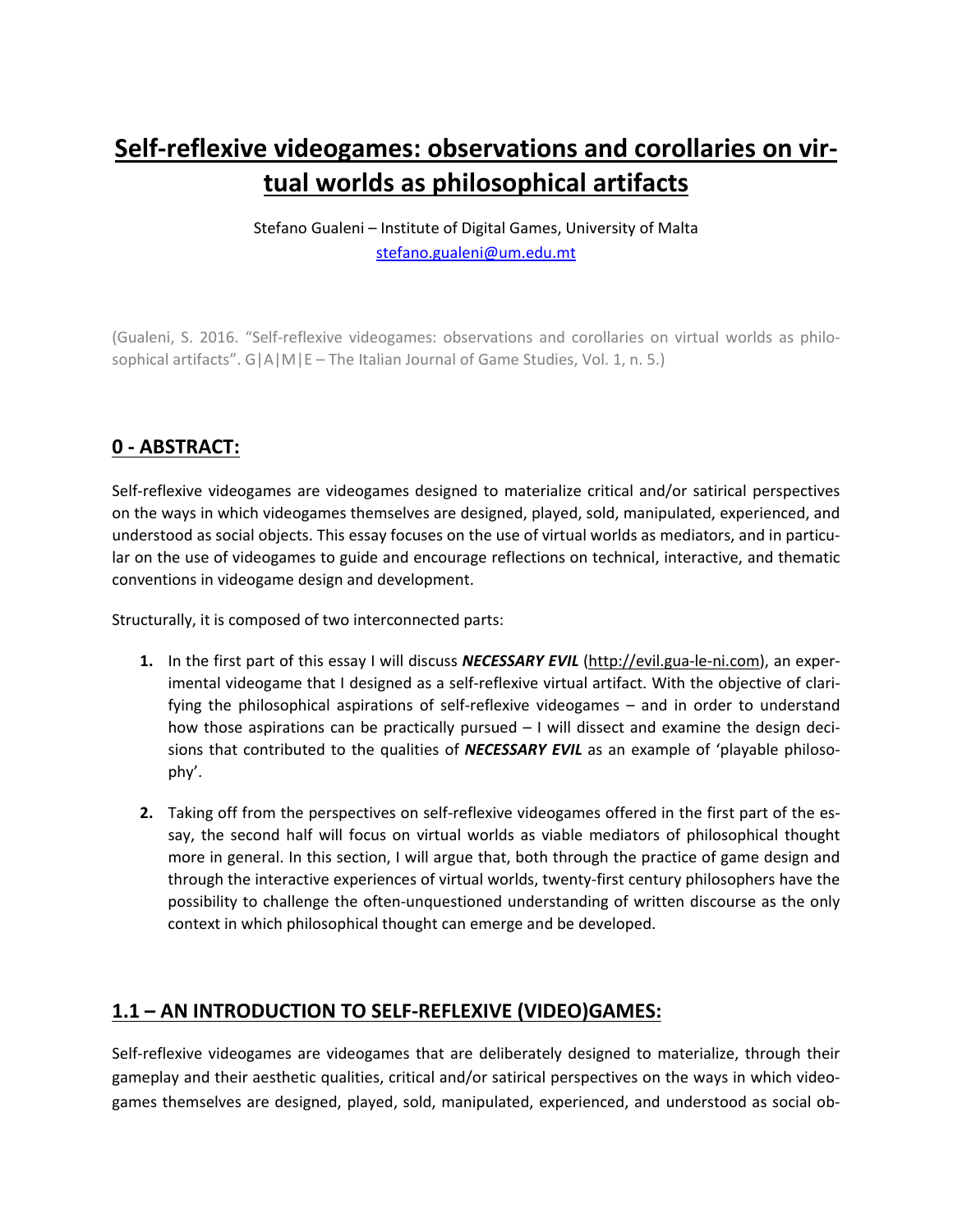jects. The subversion of representational and/or interactive canons, and the often jeering metarepresentation of (video)ludic objects are design strategies that are frequently employed in the realization of such videogames.

Self-reflexive video games typically question their own (generic) technical, interactive, and thematic conventions by intentionally provoking a sense of unease and unfamiliarity in their players and spectators. From this perspective, they can be recognized as aspiring to produce experiential effects that are conceptually comparable to those pursued by some of the currents of the philosophical and artistic movement customarily labeled 'modernism'. The bizarre and unfamiliar aesthetics embraced by several modernist currents explicitly attempted to unsettle the observer, the reader, the spectator, the player, and to elicit in them a state of detached, suspicious inquiry. This state of mind was recognized and sought-after by the Dadaists, the surrealists, and the situationists among others as the necessary precondition for demystifying representational as well as cultural conventions, and ultimately for reforming society (Laxton, 2003; Flanagan, 2009, 88-94; Gualeni, 2015a, 63–67; Van Roessel, 2008, 44, 45). A few, particularly noteworthy examples are in this sense Bertolt Brecht's 'epic theatre', Alexander M. Rodchenko's works of photomontage and photography, Lev Tolstoy's literary production, and the practice of Surrealist play.

In a similar way, the aesthetic and interactive experiences of self-reflexive videogames are designed with the overt intention of establishing – through astonishment and unfamiliarity – a degree of analytical distance between players and videogames, turning the latter (embraced together with their established conventions and tropes) into objects of critical analysis. As Brecht phrased it, the spectators (or, in this case, the players of self-reflexive videogames) "need to develop that detached eye with which the great Galileo observed a swinging chandelier." (Brecht, 1964, 192)

With those objectives in mind, these kinds of unsettling videogames typically disclose experiences that are not inherently enjoyable or rewarding. In analogy with Brecht's 'epic theatre', their gameplay tends to be uncouth and drily instrumental to their experiential and critical goals. Self-reflexive videogames do not generally employ interactive and aesthetic techniques that try to make their players identify with the playing characters, unless with the intention of pulling that empathetic rug from under the players' feet later in the gameplay. In this sense, they are not typically designed to elicit a sense of *catharsis* in the Aristotelian sense – that is to say to trigger "the purging of the emotions through empathy with the stirring fate of the hero" (Benjamin, 1999, 147).

Subverting conventions and making grotesque mockeries out of traditional tropes, self-reflexive videogames prompt us to become aware of the ways in which we currently play, design, develop, sell, modify, criticize, and attribute social values to videogames and videogame elements. This seditious approach to game design is pursued by self-reflexive videogames to the extent that, if we were to try to identify their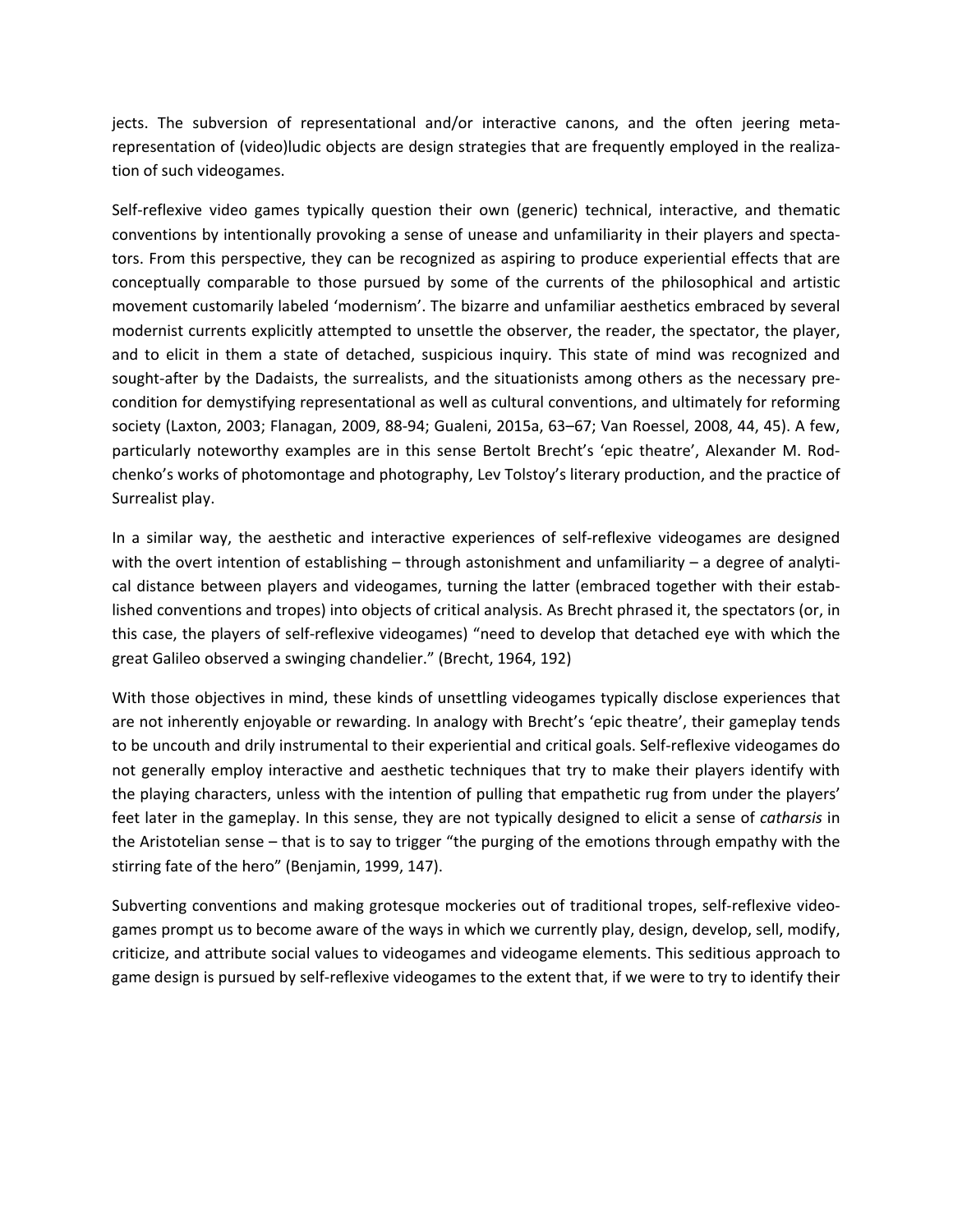'gameness' in terms of formal properties, many would barely be recognizable as games at all. It is not infrequent for them to be roughly executed, short-lived, unwinnable, and deliberately annoying<sup>[1](#page-2-0)</sup>.

In the pursuit of subversion and 'defamiliarization', the gameplay of self-reflexive titles often includes the overt exhibition of the 'constructedness' of videogames as artifacts (for example displaying debug information or background geometry, deliberately triggering aesthetic glitches, and making elements of how a game engine triggers scripted actions visible). Instead of excluding the artificiality and the technical setup of videogames from their gameplay (removing them, or keeping them only accessible to the game developers), those aspects are frequently and purposefully exposed. Particularly evident examples of this design strategy for unsettling the players are encountered in the recent videogames releases *The Beginner's Guide* (Everything Unlimited Ltd., 2015) and *The Magic Circle* (Question, 2015) , in which design decisions and technical solutions are aesthetically revealed during gameplay and are openly discussed by in-game characters (including the narrator) as a key feature of their gameplay. In the sense explained above, *The Beginner's Guide*, *The Magic Circle*, and *NECESSARY EVIL* (discussed and analyzed in the upcoming sections of this essay) be considered examples of games with evident self-reflexive traits and objectives.

**1.2 –** *NECESSARY EVIL***: A SELF-REFLEXIVE VIDEOGAME**

*NECESSARY EVIL* [\(http://evil.gua-le-ni.com\)](http://evil.gua-le-ni.com/) is a small, single-player, experimental videogame that was developed by Dino Dini, Marcello Gómez Maureira, Jimena Sánchez Sarquiz, Allister Brimble and myself during the summer of 2013. *NECESSARY EVIL* was designed with the intention of revealing to its players  $-$  through its aesthetics and gameplay  $-$  that the ways in which we conceptualize, design, and develop videogames all rely on an implicit player-centric ideology. According to this ideological framework, the virtual worlds of videogames and digital simulations are typically produced and presented in ways that allow for a specific way of 'revealing': a way of disclosing an experience that is exclusively limited to the perspective of the player(s).

<span id="page-2-0"></span> $1$  The intentionally frustrating and raw aesthetic qualities of gameplay in self-reflexive videogames can be exemplified by *Failnaut*'s videogame *Grindstar* (2012). *Grindstar* can be freely accessed online at http://www.newgrounds.com/portal/view/605910.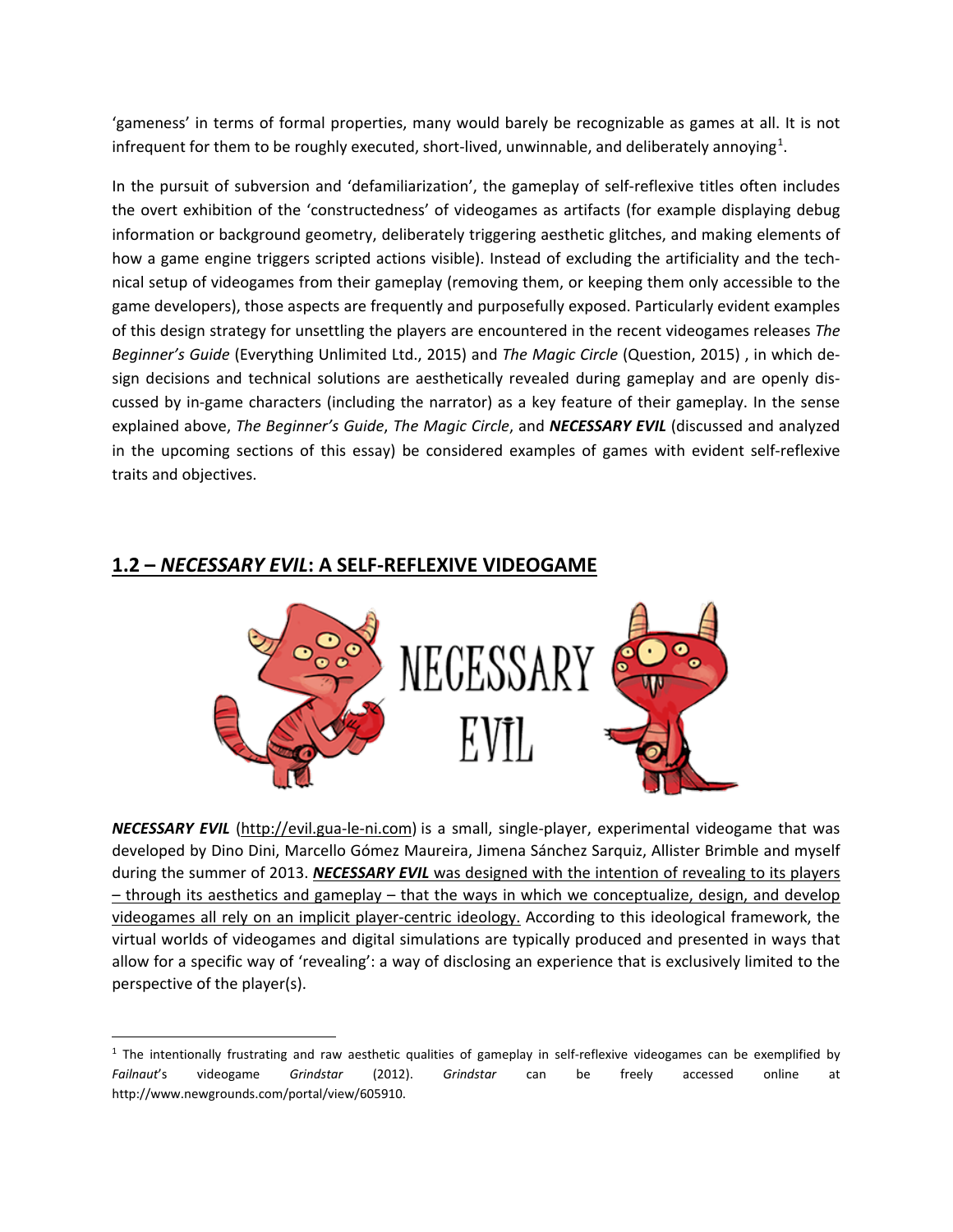In current practical terms, when we approach virtual worlds as (experiential and technical) products of this ideology, the experience horizon that they afford can be understood as being explicitly generated around the players' perceptual and interactive possibilities. As a case in point, elements of an interactive, digital world that are too far from the players to be perceived, virtual objects whose sight is occluded by other virtual objects and characters that are momentarily irrelevant for gameplay or for a certain world-simulation are not actually materialized by the software, and only exist as potentiality<sup>[2](#page-3-0)</sup>.

Technically speaking, every virtual world tacitly materializes what could be identified as an idealistic perspective. According to a radical version of idealism – for example in the case of George Berkeley's subjective idealism – the qualities that we can experientially encounter in objects (regardless of whether they are part of the actual world or of a virtual one) are not objective properties of those objects. From an idealistic standpoint, it is our experience of those objects that is responsible for bringing them and their properties into existence as mental contents (Gualeni, 2015a, 88).

This idealistic foundations of the ways in which we technically materialize virtual worlds has, first and foremost, the functional scope of limiting the amount of calculations that are needed to sustain that virtual world. It is a convenient – if not necessary – evil.

# **1.3 – A SELF-REFLEXIVE DESIGN ANALYSIS OF** *NECESSARY EVIL*

*NECESSARY EVIL* was designed and developed with the intention of playfully problematizing the unquestioned idealistic structuring of virtual worlds that was outlined in the previous section of this essay. In doing so, it also inevitably ridicules the player-centrism of videogame worlds, thus functioning as a selfreflexive videogame.

From a game design perspective, and similarly to most games that are understood as having selfreflexive qualities, *NECESSARY EVIL* heavily relies on interaction norms, narrative tropes, and aesthetic conventions that are firmly established in the tradition of a particular game genre (in this specific case, the fantasy action role-play-videogame genre). The repetition of time-honored traditions in videogame aesthetic, videogame narrative, and videogame interaction appears to be consistently preferred to the pursuit of formal and/or technical innovation when developing self-reflexive videogames. This design strategy must be recognized the dual advantage of

<span id="page-3-0"></span> $<sup>2</sup>$  Interestingly, from an etymological perspective, the adjective 'virtual' was originally coined in modern Latin to encapsulate the</sup> idea of 'potentiality'. *Virtualis* is a late-medieval neologism the existence of which became necessary when Aristotle's concept of δύναμις (*dynamis*: potentiality, power, quadrate) had to be translated into Latin (Van Binsbergen, 1997, 9). The concept of 'potentiality' at the etymological foundation of the adjective 'virtual' provides the background for understanding why, at least in one of its interpretations, it is used to indicate the latency of certain possibilities inherent in a specific artifact, combination of artifacts, or state of things. In this understanding, the adjective 'virtual' works in counterpoint with the adjective 'actual', where the latter does not indicate a potential state of affairs, but the current, presently existing one. A more common connotation of the adjective 'virtual' was presented by Pierre Lévy not in opposition to 'actual' in the sense discussed above, but to 'actual' in the specific meaning of "pertinent to the world humans are native to." (Lévy, 1998, 14)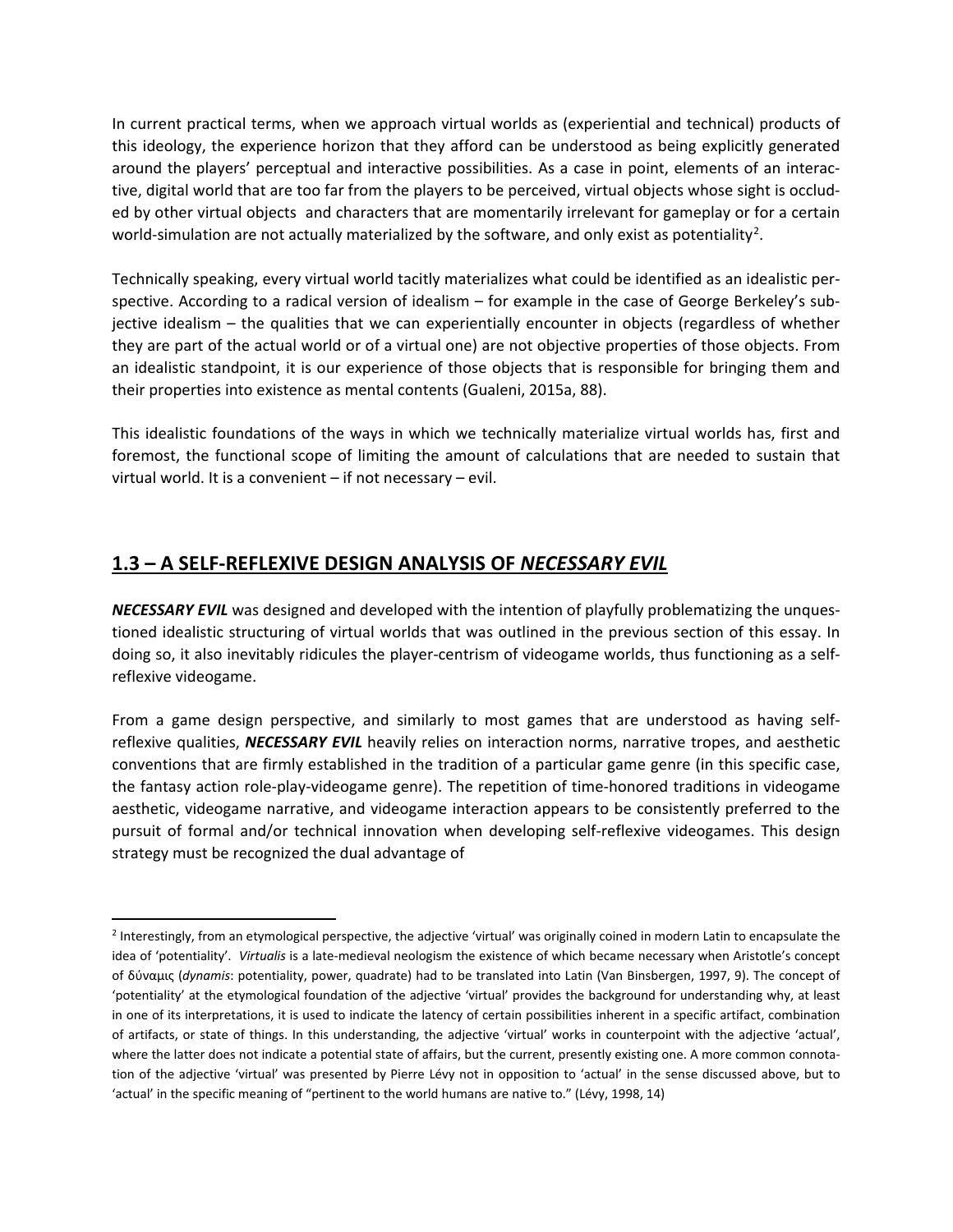1) not requiring the players to learn (or to learn from scratch) how to operate within the virtual world which the self-reflexive videogame discloses for its players. This advantage includes not having to familiarize with the ways in which abstract and extra-diegetic information are encoded and represented. In this way, the designers can focus on the alteration and repurposing of specific areas or elements of the game that they intend to subvert and trigger critical thought upon, and

2) making the destabilized (and destabilizing) aspects of the game emerge with particular evidence by way of contrast; that is to say by making in-game elements and behaviors stand out as unexpected and uncanny against the backdrop of the bulk of notions and conventions that the players are considered to be already largely accustomed to.

In order to function as a critical artifact, as already explained, the game relies on its players' familiarity with the ludo-narrative structures that the game mockingly discloses<sup>[3](#page-4-0)</sup>. Consequently, a large portion of the gameplay of *NECESSARY EVIL* aligns to traditional canons and functions accordingly. On the backdrop of that conventional background, and in order to demystify the player-centric approach outlined above, the game crucially subverts a specific interaction trope: it gives the player control over a contributory character. In *NECESSARY EVIL*, the player takes the role of a disposable minion of evil instead of the customary part of the valiant hero, a paragon of valor. In line with the aesthetic canons of action role-playing videogames, the players are supposed to recognize the minion of evil that they control as a generic, minor figure: a secondary character that plays a subaltern role in the progress of the main character – the hero. In *NECESSARY EVIL*, the hero is a computer-controlled non-player character (NPC) (see figure 2).

<span id="page-4-0"></span><sup>&</sup>lt;sup>3</sup> Similarly, in Brechtian 'epic theatre' the intended spectators should already be familiar with what is being represented. This trait contributed to shifting the focus of the experience away from its narrative contents of a certain work, and to prevent the public from being emotionally involved in the events taking place on the stage (or in the virtual world in question). In these contexts and with those 'estranging' objectives, according to Van Roessel, "telling an old story is a benefit rather than a drawback." (Van Roessel, 2008, 44)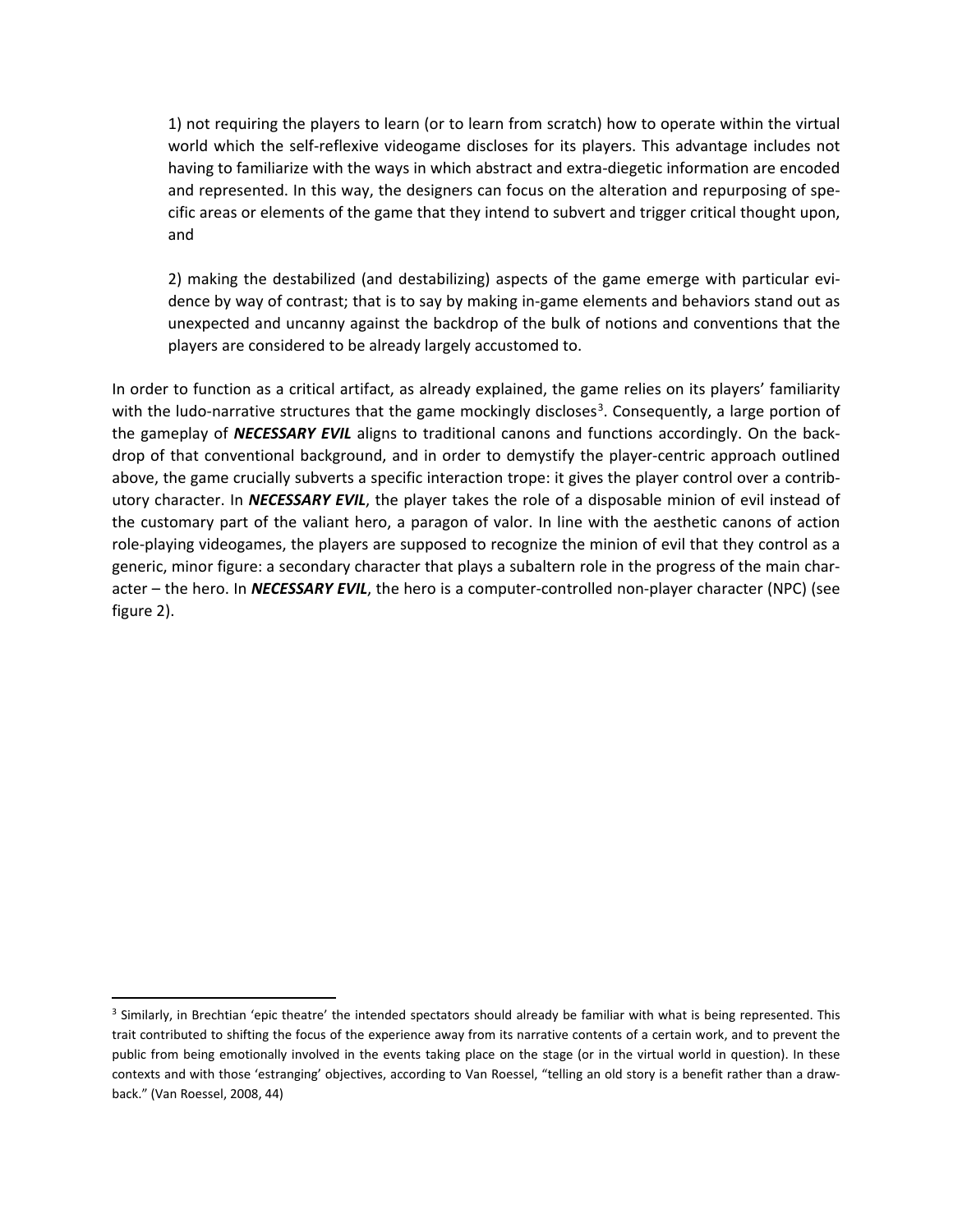

**Figure 1:** In *NECESSARY EVIL*, the player's interactions with the environment are functionally pointless; the little horned minion of evil controlled by the player cannot trigger any useful interactions with the room or escape from it.

In our self-reflexive videogame, the horned minion controlled by the players is confined in a dimly-lit room from which it cannot escape (see figure 1). The monster has, in fact, no constructive options for interacting with the room: the door does not open for its little red paws, the chest contains nothing, and the objects that are already in the room respond to the players' actions as if they were cheap theatrical props. These design decisions were meant to elicit a sense of marginality in the players, and to experientially reveal to them what a virtual world feels like when that world is designed around someone else's perceptions, needs, and narrative progress. In other words, the players' possibility for interaction with the world of *NECESSARY EVIL*, as well as the duration and the quality of their experience, are deliberately designed to be deficient and unsatisfactory (Gualeni, 2015b).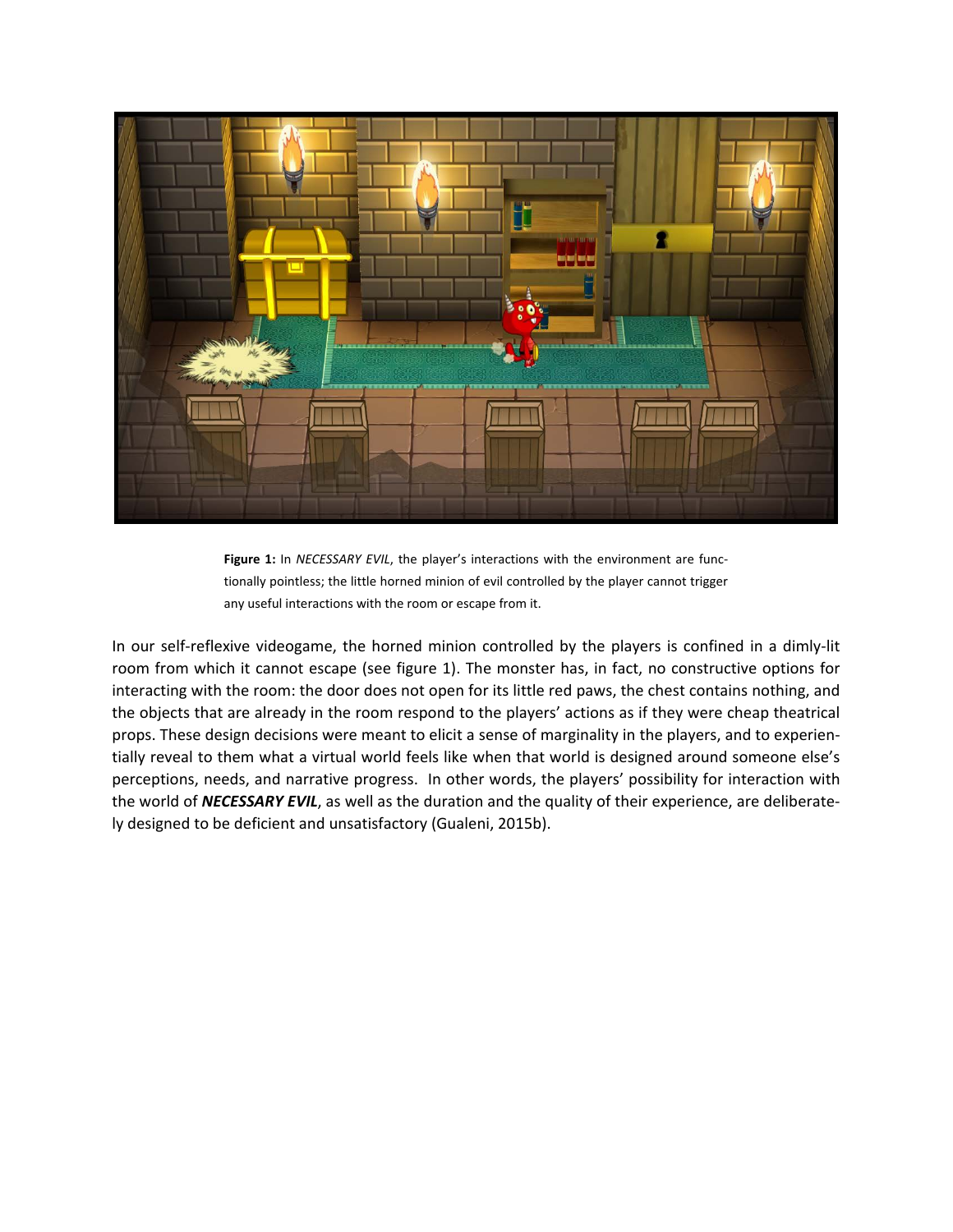

**Figure 2:** In *NECESSARY EVIL*, the hero is an outspoken and relentless non-player character whose objective is to vanquish evil; he will attack the monstrous player-character instantly and without apparent reasons.

As a consequence of what was just discussed, the virtual world of *NECESSARY EVIL* is likely to be understood by the players as existing only to be experienced by the NPC-hero, and not to be enjoyed or explored by the horned monster. The little monster merely poses a challenge among many others: it is something for the hero to overcome in order to continue on his intrepid quest. Eventually, the computer-controlled hero accidentally enters the room where the monster is trapped. As expected in these videoludic situations, a fight ensues between good and evil. After the fight, when the horned monster is finally slain, the computer-controlled hero collects a key from the chest, opens the door, and leaves the room<sup>[4](#page-6-0)</sup>. At that point, the room itself, its elements, and the player-creature are swiftly removed from the computer's memory, which consists – from the point of view of the monster – in witnessing the 'derezzing' and disappearance of the game-world. This concluding act is symmetrical to the loading process that the players experienced at the beginning of the game. Both the beginning and the end of *NECESSARY EVIL* try to metaphorically communicate the players the 'constructedness' of the game as a technical artifact: the de-allocation of elements and characters is needed to save memory and computa-

<span id="page-6-0"></span><sup>&</sup>lt;sup>4</sup> If the players are particularly proficient with their control of the little monster, it is also possible for them to defeat the NPChero. Once the hero is defeated, however, the game promptly triggers a 'game over' state. This behavior might be unexpected (and hopefully even unpleasant) for the players, as their gameplay experience is interrupted by the 'game over' screen (a customary way of giving negative feedback to the players) after having successfully accomplished a difficult task. This design decision is, however, logical. It aligns with the intention of experientially revealing to the player that it is the experiential path of the hero and his situation that are relevant to the game state, while the skill level and the aspirations of a subsidiary character are .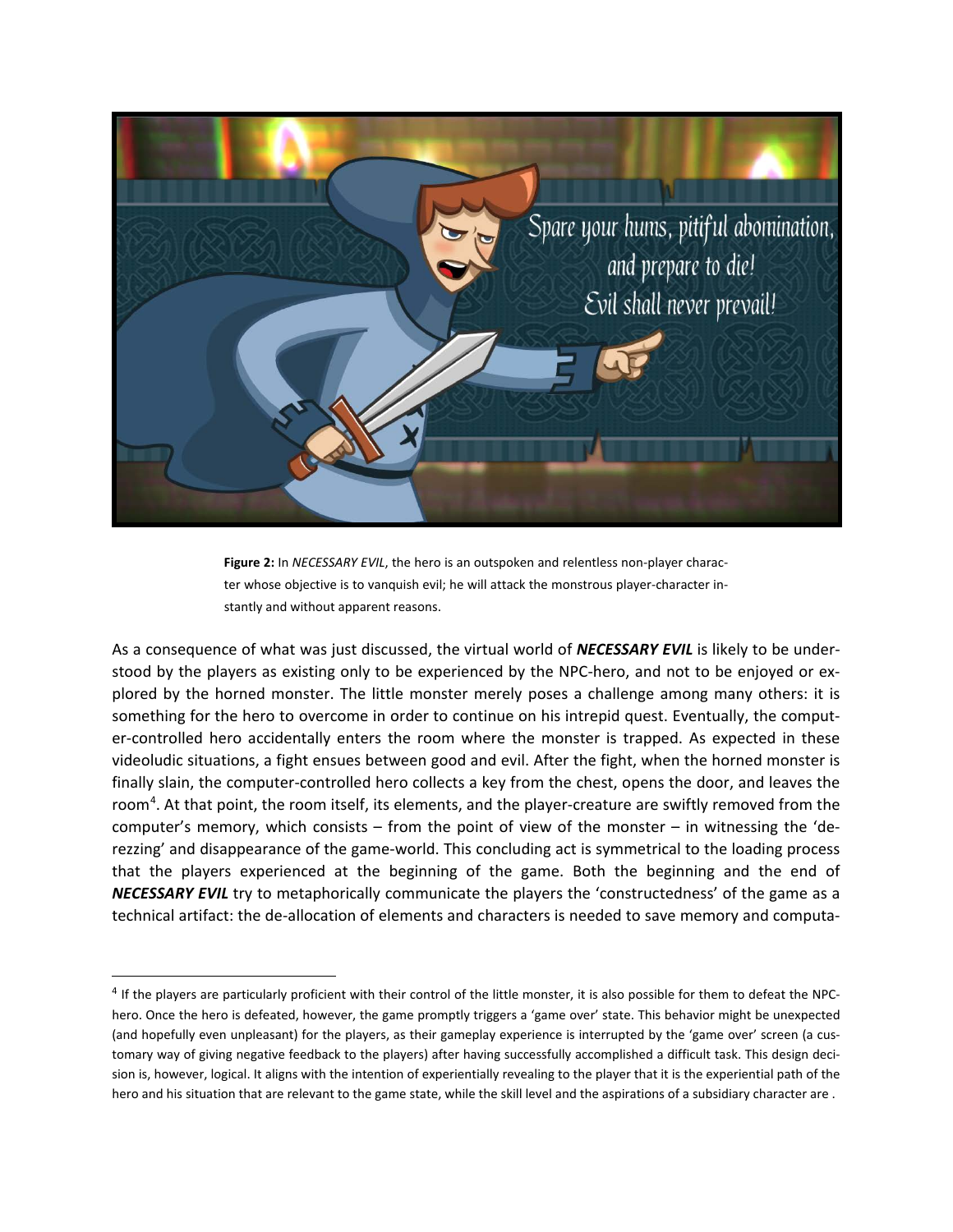tion resources in order to efficiently materialize the rooms that are (implicitly) going to be visited next by the hero.

# **(END OF PART 1)**

#### **2.1 – ON VIDEOGAMES AS CRITICAL TOOLS**

Through the 'defamiliarization' of aesthetic and interactive conventions – and thus by encouraging play-ers to see the videogames 'anew' and recognize them as possible objects of analysis and/or satire<sup>[5](#page-7-0)</sup> – self-reflexive videogames perform specific critical functions in our culture. As cultural artifacts and as mediators of thought, they disclose perspectives and notions that are often tacitly and unwittingly excluded from practices and theories concerning virtual worlds and videogames. Similarly, as discussed and exemplified in the first part of this essay, the social agenda of several modernist currents relied precisely on the conviction that the self-reflexivity of expressive media forms (or, more generally artistic techniques and design strategies meant to make mediated content feel astonishing and unfamiliar) could foster a 'state of suspicious inquiry' imbued with critical potential. The modernists deemed this 'state' to be to be capable of insinuating alternative possibilities of being and promoting change at the broader socio-cultural level.

The question I am tackling in this section of my essay, however, is not whether the self-reflexivity of mediated content can effectively be understood as a factor of socio-cultural change. In the specific context of game studies, in fact, the notion that virtual worlds could be embraced as interactive arguments, as academic output, and as critical artifacts has been firmly established since at least a decade ago (depending on the 'origin myth' one decides to embrace in that respect) (Bogost, 2007; Bogost, 2011; Grace, 2014). Contemporary culture already recognizes virtual worlds of videogames and digital simulations as viable and often desirable alternatives to traditional media forms. This is particularly evident in contexts such as education, persuasion, and training. The question I am asking in this second part of my essay is whether those worlds, both in their self-reflexive qualities and inherently as 'worlds', can be understood as philosophical artifacts.

I believe this question can be fruitfully asked – and perhaps even answered – from the standpoint according to which the central *modus operandi* of philosophy consists in guiding thought to rigorously reflect on the correctness and the possibilities of thought itself. In pursuing this task, the philosophers of

<span id="page-7-0"></span> <sup>5</sup> Poignant theoretical and critical references that I consider worth mentioning in support of this argument are Viktor Shklovsky's notion of *ostranenie* ('estrangement', 'defamiliarization') and Ezra Pound's dictum "make it new". In several essays of the American poet, "make it new" encapsulated what he understood the defining feature of modernist aesthetic: a change of perspective that allows the recipients of the work of art to rediscover their familiar world and to reshape their sensitivity and perspectives (Shklowsky, 1917; Pound, 1934).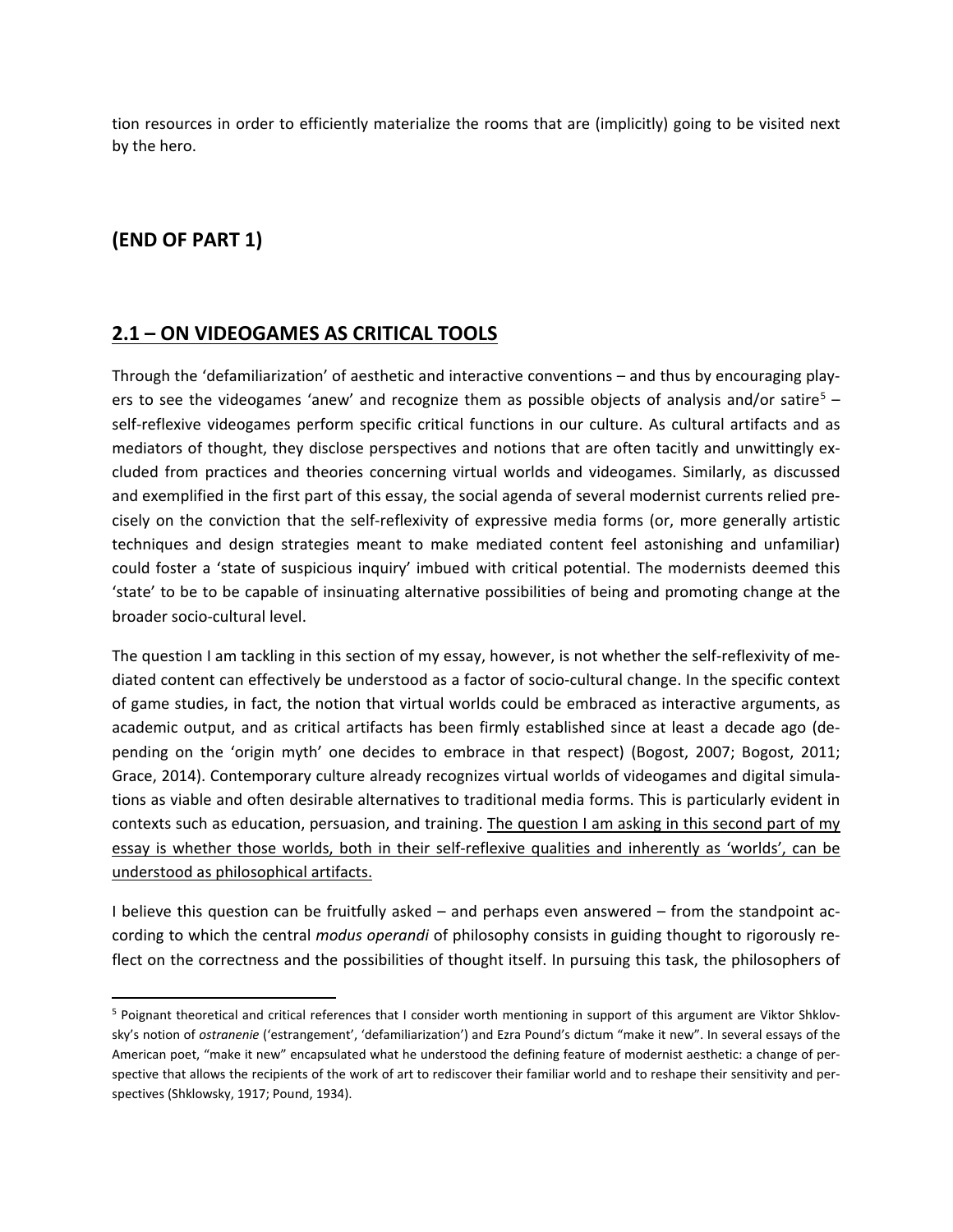language dedicate their academic efforts assessing the validity and correctness of linguistic propositions. Their perspectives rely on the idea that language holds a privileged – if not throughout exclusive – relationship with thinking. In academic fields like philosophy of language and psychology, the two are often conflated (Petocz, 1999, 186-188). To be sure, approaches and models that are founded in some form of identification between thought and language are not only common to philosophy of language or psychology: in contemporary philosophy of mind, for example, the understanding of mental states (such as beliefs, desires, etc.) as 'propositional attitudes' is often accompanied by the belief that such states are thereby linguistic (ibid., 186).

Since Plato, for reasons that are rooted in socio-technological context of fifth-century Greece, the history of philosophy has been specifically identified with the history of a particular declination of a linguistic approach to philosophy: *written* philosophy. Interestingly, these reasons also started to be explicitly discussed in some of Plato's own texts, for example in the *The Seventh Letter* or in the Socratic dialogue *Phaedrus*. One of the first twentieth century philosophers to advocate for a critical attitude towards the exclusive and often unquestioned association between thinking and writing was Ludwig Wittgenstein. However, apart from a few remarkable exceptions (among which Wittgenstein's own 1929 *Tractatus Logico-Philosophicus* and Jacques Derrida's 1974 *Glas*), philosophical texts have rarely supported and complemented their perspectives and arguments by means of their physical design and/or editorial structure. Hardly ever has philosophy materially expressed reflections on its very materiality<sup>[6](#page-8-0)</sup>.

The enduring and exclusive focus on linguistic ways (and, in particular, on written ways) of mediating thought can be understood from this perspective as having numbed the sensitivity of Western philosophy towards the specificities and the limitations through which that specific form of mediation frames and sequences arguments and ideas. I believe that it can also be accused of having made philosophers poorly capable of entertaining the possibility of alternative methods for mediating philosophical thought. This almost complete eclipse of philosophy's critical attitude towards the medium-exclusivity and the viability of alternative ways of mediating thought (and thinking) is what the second part of this essay tries to challenge in the age of digital media.

Motivated by similar concerns as mine, philosopher and game designer Ian Bogost recently went as far as accusing the focus on the practice of writing of being a detrimental habit for the humanities in general. In his 2012 book, *Alien Phenomenology, or What It's Like to Be a Thing*, he noted that "[t]he longstanding assumption that we relate to the world only through language is a particularly fetid, if still bafflingly popular, opinion." (Bogost, 2012, 90) Bogost and, before him, philosopher Davis Baird proposed a remedy for this alleged cultural malaise that consisted in the embracing of 'building' (understood as the academic *praxis* of 'doing', of 'constructing things' as a heuristic practice) as a possible, fruitful alternative to the logo-centrism of the humanities. The practice of constructing artifacts as a philosophical practice offers, according to the outlined perspectives, an opportunity

<span id="page-8-0"></span> <sup>6</sup> A similar argument was raised by German philosopher Friedrich Kittler in his 2011 article 'Towards an Ontology of Media'. In his text, Kittler addresses the systematic exclusion of physical and technical mediation from the practice and the objectives of philosophical thinking, arguing that it was only thanks to the work of Martin Heidegger that a philosophical consciousness for technical mediation finally arose (Kittler, 2011).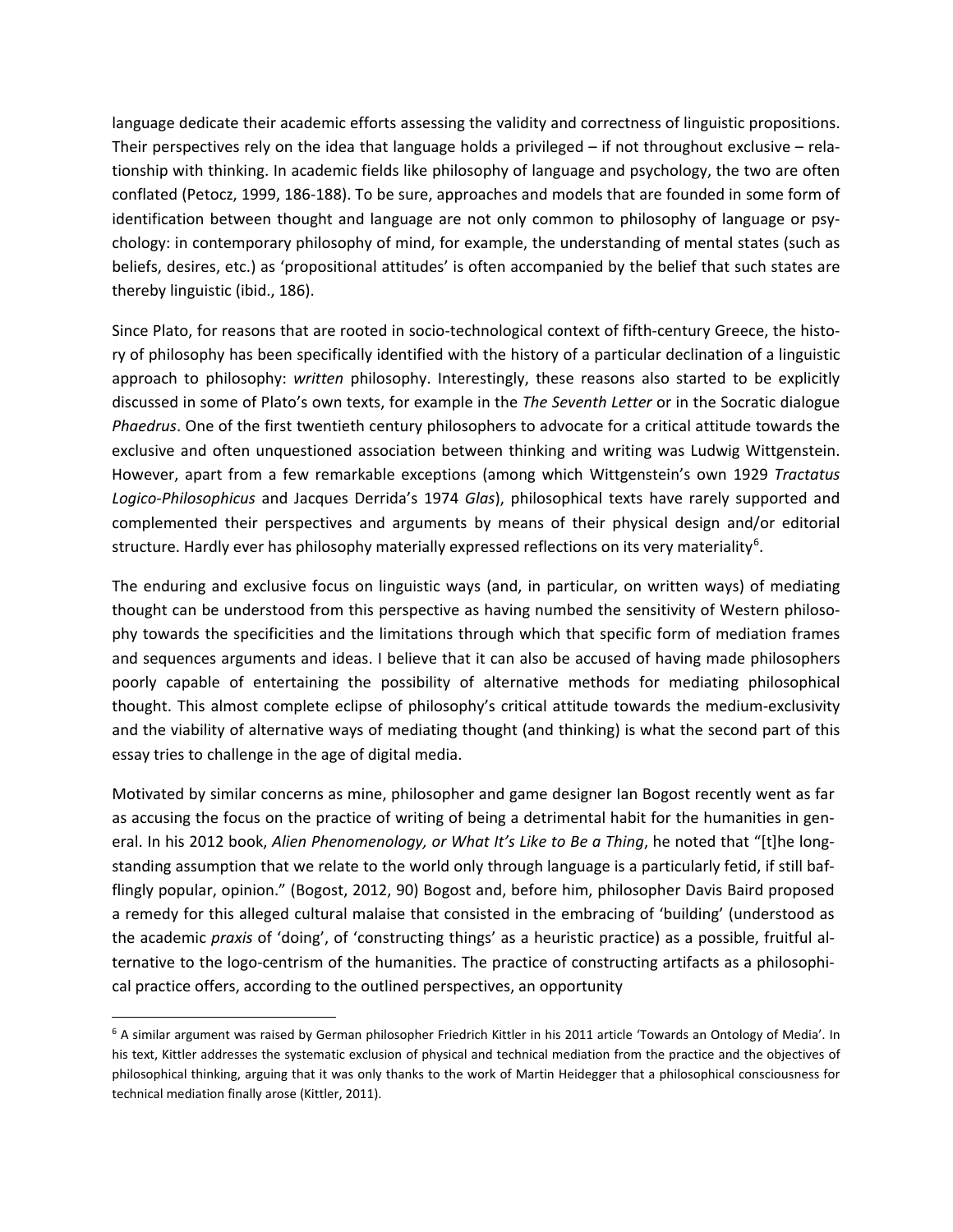"to correct the discursive and linguistic bias of the humanities. According to this view, we should be open to communicating scholarship through artifacts, whether digital or not. It implies that print is, indeed, ill equipped [sic] to deal with entire classes of knowledge that are presumably germane to humanistic inquiry." (Ramsay and Rockwell in Gold, 2012, 78)

Having recognized the inherent limitations and effects of linguistic ways of framing and communicating thought, it would be illogical to propose to embrace 'building' as the ultimate philosophical medium. The use of virtual media<sup>[7](#page-9-0)</sup> or other forms of practical involvement as ways to pursue philosophical thought through 'doing' can intuitively be understood as overcoming some of the inadequacies and limitations that are inherent to an exclusively linguistic – or more specifically textual – mediation of thought. It is, however, a form of 'overcoming' that inevitably brings about new philosophical problems, limitations, and discontents. The embedding of videogames and computer simulations in social practices (philosophy being one of them) might, thus, best be pursued on the basis of the understanding that, as with any other forms of mediation, their virtual worlds disclose reality in specific ways, and that such ways are always inherently both revealing and concealing (Gualeni, 2015a, 94). New ways of establishing relationships with reality through media necessarily entail a balance between the increase in acuity of certain cognitive functions and the desensitization of others (McLuhan, 1994).

In this essay, and in the larger context of my philosophical work, I do not argue that the design and experience of virtual worlds should be understood as exceptional – or even as particularly desirable forms of 'doing' philosophy. What I am proposing is, instead, that more scholarly efforts are devoted to developing both critical attitudes and sustained curiosity towards the possibilities and limitations offered by our larger technological environment to philosophy. To put it more practically, I am advocating for a more flexible and inclusive approach to the mediation of philosophical thought. From this standpoint, various and heterogeneous technical and expressive forms could be employed and combined to achieve the desired representational, persuasive, experiential, communicative, reflexive, and critical effects. Their synergic use could, I argue, potentially limit the emergence of biases relative to specific media forms and could complement and counterbalance the specific disadvantages inherent to each form.

Going back to the specific point I am trying to make, I believe it is important to observe that interactive virtual worlds might not be particularly suitable for presenting abstract philosophical concepts in their full intricacy and subtlety. Similarly, traditional written discourse can be recognized as limited and partial in its unsuitability to grant the recipient of a philosophical notion or argument direct experiential

<span id="page-9-0"></span><sup>&</sup>lt;sup>7</sup> With 'virtual media' I indicate ways of mediating notions and perspectives that do not rely on semiotic encoding and representation, but rather on the interactive experiential engagement with a certain virtual artifact. In this sense, both the design ofand the interaction with- a certain virtual artifact, or group of virtual artifacts, or system of virtual artifacts could be considered to be potentially viable academic practices. It is important to observe, for the sake of completeness, that – despite their difference and specificities – both media forms (representational and virtual) allow the possibility to engage the mediated contents hermeneutically at several levels.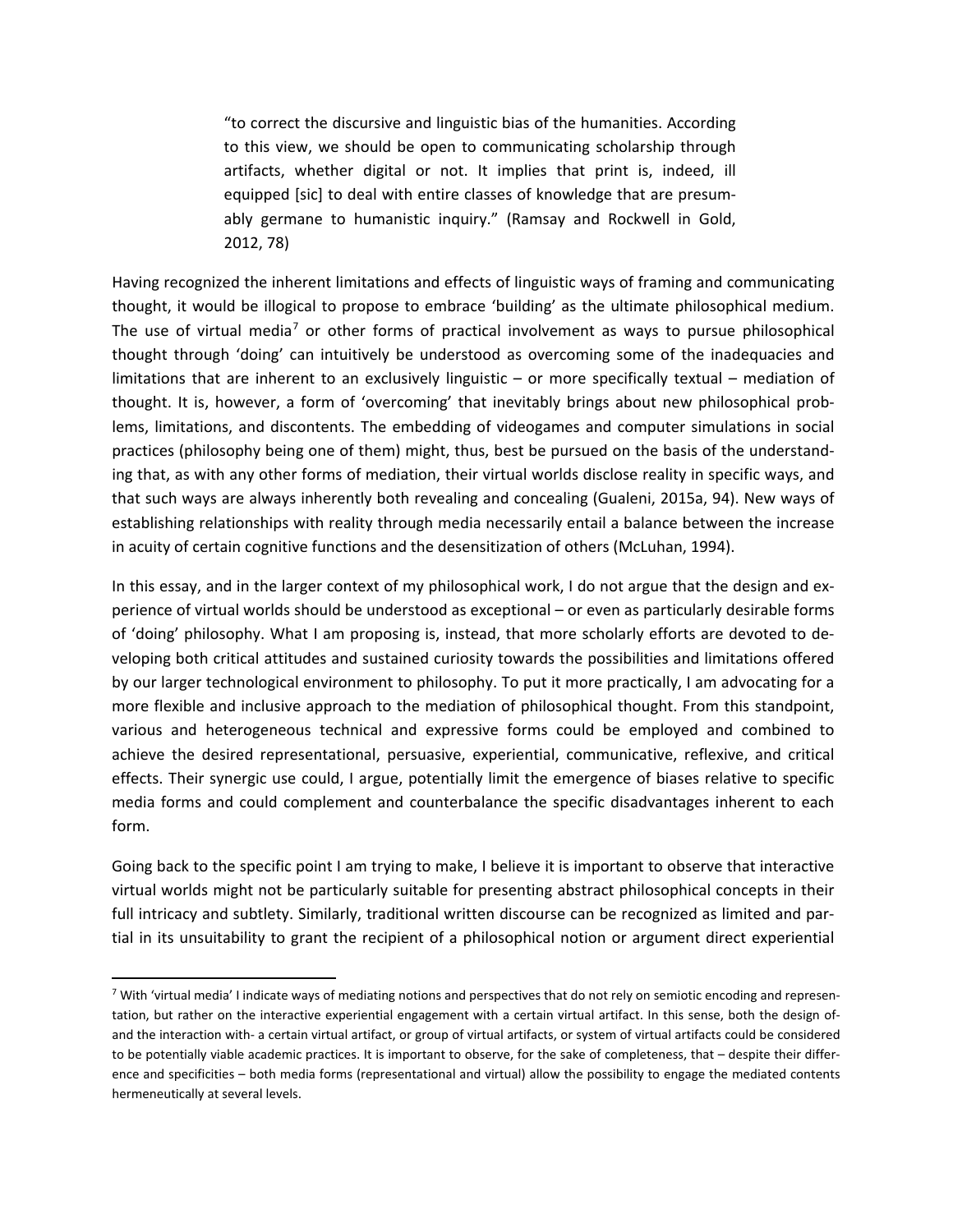engagement with the notions and points of view that it mediates or the possibility to negotiate its premises and outcomes. These last possibilities are typically offered, instead, by virtual media. In this sense, there are several philosophical practices and arguments that could benefit by the hybridization with media forms that, for example, rely on simulation instead or representation as the dominant mode of the organization of cultural objects.

We could, for instance, utilize virtual worlds in combination with textual explanations in philosophical contexts when detailed representations of spatial contexts are particularly salient to the point being made, or when the materialization of a specific situation is called for (for example in the case of thought experiments or the simulation of speculative ethical scenarios). Virtual media could be phenomenologically and rhetorically advantageous when the recipients of a certain philosophical notion or perspective are expected to objectively test and evaluate different possible courses of action, or are confronted with interrogatives concerning non-actual or non-human phenomenologies, etc. For a more detailed and thorough discussion on the philosophical relevance of embracing the design and the experiences of virtual worlds, please refer to chapters 4, 5, and 6 of my 2015 book *Virtual Worlds and Philosophical Tools*.

In *NECESSARY EVIL*, as a case in point, the philosophical arguments of the game are not only offered to the player in the form of an interactive experience, but is also summarized textually in the pages of a (simulated) book that can be encountered in the game world (see figure 3).



**Figure 3:** The argument brought forward by *NECESSARY EVIL* can be interactively experienced in the virtual world that the game discloses, but can also be accessed in textual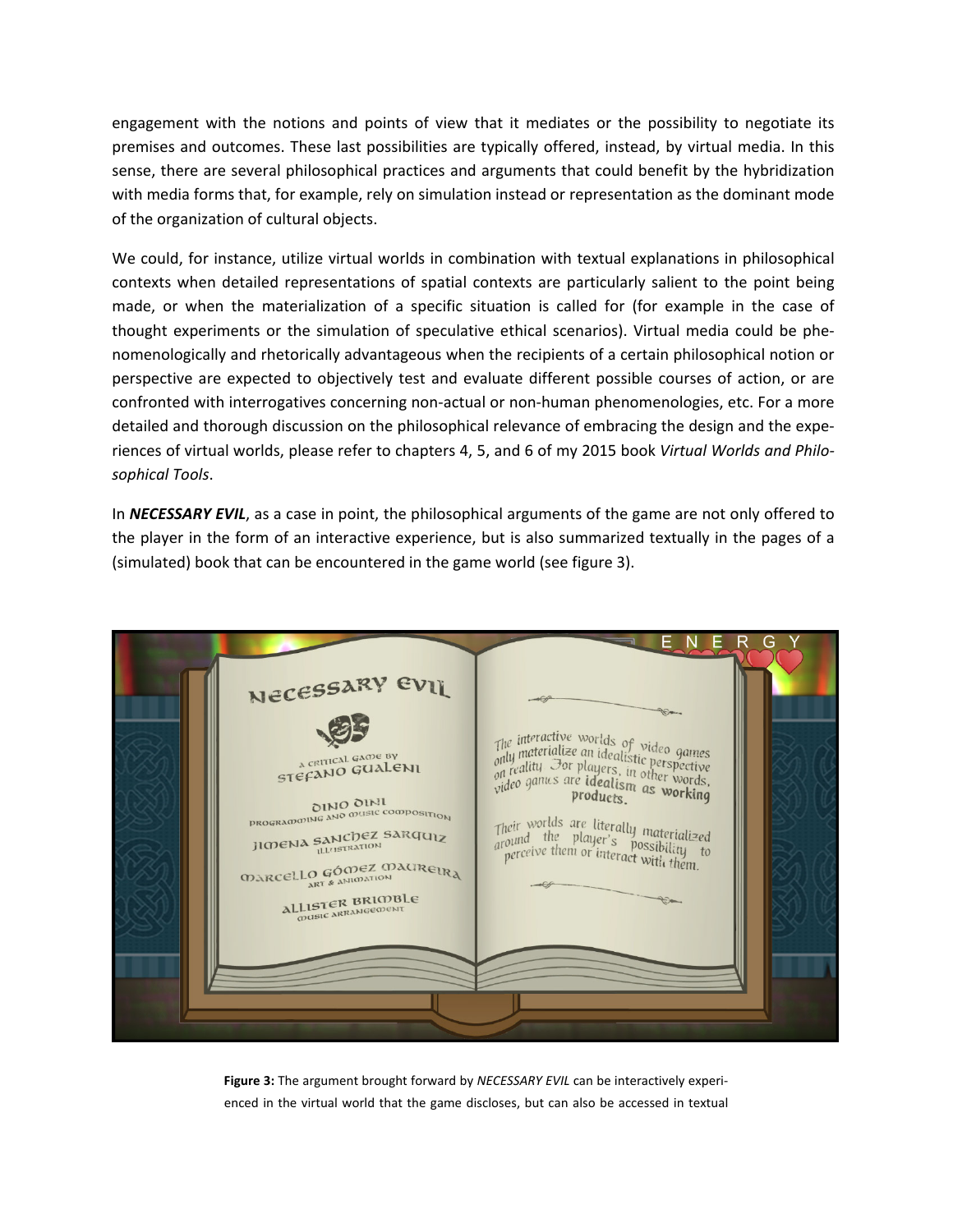form. One of the books in the grubby library that furnishes the room contains a written summary of its key philosophical proposition.

Not unlike videogames and virtual experiences that are designed with social purposes such as education and training, our self-reflexive videogame pursues its socio-cultural objectives via a number of communication modalities: linguistically (via text and speech), aesthetically (through visual, aural, and tactile rhetorical means of persuasion), and interactively (asking the players to evaluate their agency and their options in certain contexts, reinforcing and rewarding specific courses of action over others, *et cetera*)

#### **2.2 – CONCLUDING REMARKS**

Following a reflection on self-reflexivity in videogames, this essay advocated for a less intransigent approach to the articulation, the manipulation and the diffusion of philosophical ideas, notions, and hypotheses. In the preceding pages I proposed a more compromissory approach to thinking, an approach that is open to embrace – where contextually desirable – the hybridization (or even the substitution) of traditional media forms with activities that involve doing and/or experiencing something (within as well as without digital mediation).

In developing my arguments, I did not only present a linguistic speculation on philosophical mediation, but combined philosophical text with philosophical gameplay within a virtual world.

I would like to conclude with the observation that the framing, communicating, and problematizing of philosophical thought through virtual worlds will constitute, for twenty-first century philosophers, a challenge that goes beyond problematizing the exclusive use of written discourse. Philosophizing with (and through) virtual worlds will not simply consist in reframing and reformulating classical philosophical questions and perspectives, but already led to the inevitable emerging of new ways of thinking as well as new philosophical interrogatives. Such questions are often only possible to be articulated as – and/or within – virtual worlds and often reflect on their very digital mediation. I am referring, for example, to philosophical approaches to personal identities in cyberspace, to embodiment and mental dissociation in virtual worlds, to the ontological status of the virtual, to self-reflexivity in simulated worlds, to the our moral horizon in relation with artificial intelligences and virtual beings, to the relationships between actual-world policies and the ones that are enforced in virtual worlds, *et cetera*.

It is in from this standpoint that I argue that virtual worlds need to be understood, studied, and used as the contexts in which a new humanism has already begun to arise. *Wanna play?*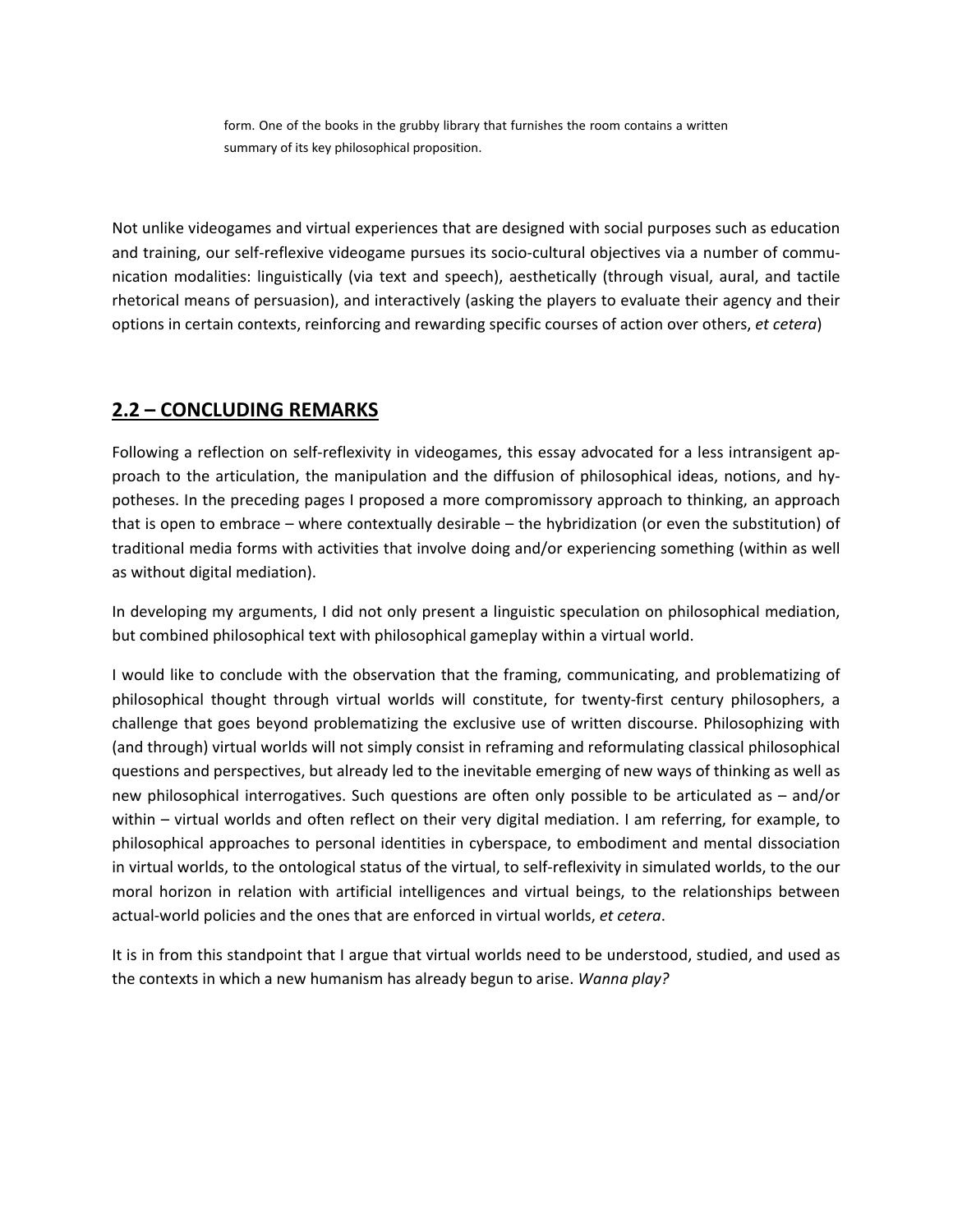### **3 - BIBLIOGRAPHY:**

Van Binsbergen, Wim. 1997. *Virtuality as a Key Concept in the Study of Globalisation*. Den Haag (The Netherlands): WOTRO.

Bogost, Ian. 2007. *Persuasive Games: the expressive power of video-game*. Cambridge (MA): The MIT Press.

Bogost, Ian. 2011. *How to Do Things with Videogames*. Minneapolis (MN): University of Minnesota Press.

Bogost, Ian. 2012. *Alien Phenomenology, or What it's Like to Be a Thing*. Minneapolis (MN): University of Minnesota Press.

Brecht, Bertolt. 1964. *Brecht on Theatre. The Development of an Aesthetic*. Translation and notes by John Willett. London (UK): Methuen.

Flanagan, Mary. 2009. *Critical Play: Radical Game Design*. Cambridge (MA): The MIT Press.

Gold, Matthew K. (edited by). 2012. *Debates in the Digital Humanities*. Minneapolis (MN): The University of Minnesota Press.

Grace, Lindsay. 2014. 'Critical Games: Critical Design in Independent Games'. Proceedings of DiGRA Conference 2014: <Verb that ends in 'ing'> the <noun> of Game <plural noun>, August 3-6, 2014, Salt Lake City, Utah, U.S.A.

Gualeni, Stefano. 2015a. *Virtual Worlds as Philosophical Tools: How to Philosophize with a Digital Hammer*. Basingstoke (UK): Palgrave Macmillan.

Gualeni, Stefano. 2015b. 'Playing with Puzzling Philosophical Problems'. Book chapter in Zagalo, N. and Branco, P. (eds.) 2015. *Creativity in the Digital Age*. Part of the Springer Series on Cultural Computing. XIV. 59-74. London (UK): Springer-Verlag.

Kittler, Friedrich. 2011. 'Towards an Ontology of Media'. In *Theory, Culture & Society*, 2009, Vol. 26 (2– 3): 23–31. Los Angeles, London, New Delhi, and Singapore: SAGE.

Laxton, Susan. 2003. 'The Guarantor of Chance: Surrealism's Ludic Practices', available online at http://www.surrealismcentre.ac.uk/papersofsurrealism/journal1/acrobat\_files/laxton.pdf

Lévy, Pierre. 1998. *Qu'est que le Virtuel?* Paris (France): La Découverte.

McLuhan, Marshall. 1994 (1964). *Understanding Media: The Extensions of Man*. Cambridge (MA): The MIT Press.

Petocz, Agnes. 1999. *Freud, Psychoanalysis, and Symbolism*. Cambridge (UK): Cambridge University Press.